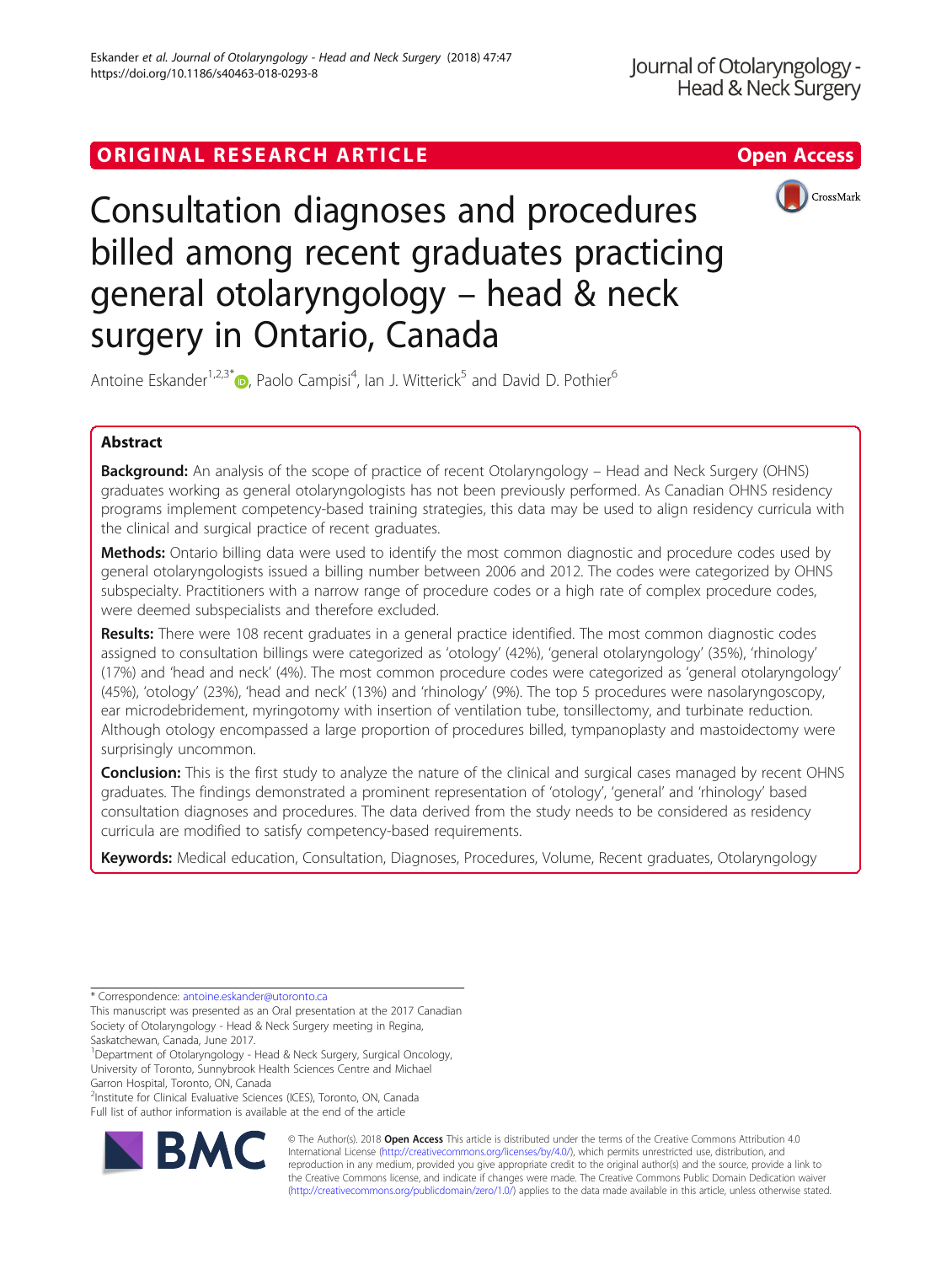## Background

The Royal College of Physicians and Surgeons of Canada (RCPSC) is in the process of implementing competency based medical education (CBME) across all medical and surgical specialties. CBME is fundamentally based on the acquisition of specific competencies called entrustable professional activities (EPAs) . [[1](#page-9-0)] The specific type of CBME used by the RCPSC is called Competency by Design (CBD). Otolaryngology - Head & Neck Surgery (OHNS) is one of the specialties at the forefront of CBD implementation. As such, OHNS needs to align its training programs to the competencies that are required for a primary otolaryngology practice in preparation for the human resource demands of the country. [\[2](#page-9-0), [3](#page-9-0)]

Another factor that may influence CBD is the changing OHNS work force in Canada with an increase in medical or non-surgical OHNS and an increase in office-based procedures which is due, at least in part, to a lack of operating room availability and increasingly subspecialized care at high volume centres. [\[4\]](#page-9-0) An analysis of the scope of practice of recent OHNS graduates working as general otolaryngologists has not been previously performed. Data derived from this study will be a useful guide in determining the scope of the required Entrustable Professional Activities (EPA).

The objective of this study is to assess consultation diagnoses and procedures billed among recent graduates practicing general OHNS in Ontario, Canada. The ultimate aim is to provide data to clinician educators as they consider restructuring OHNS training in Canada through CBD. It is hypothesized that general procedures (myringotomy and tubes, adenotonsillectomy, septoplasty and turbinate reduction) occupy the majority of the surgical volume while medical otologic diagnoses occupy a significant portion of the clinical volume of new OHNS physicians in Ontario.

## Methods

#### Data acquisition - Ontario healthcare

The data for the study were requested from the Ontario Ministry of Health and Long Term Care (MOHLTC) in an anonymized and aggregated format lacking patient level information such as age and gender from the Claims History Database. Aggregations were unique on physician identification number, and a unique combination of billing and diagnosis codes organized by billing year with frequency of services provided for each combination.

## Subspecialty coding of all diagnosis and billing codes

For each billing code, either for consultation or procedures, physicians must submit an associated diagnosis code based on the International Statistical Classification of Disease and Related Health Problems (ICD-9) diagnosis coding system. Two co-authors (A.E., I.W.) reviewed each unique vcombination of diagnosis code with billing code to assign a subspecialty within OHNS; General/Laryngology, Facial Plastic and Reconstructive Surgery, Pediatric, Endocrine, Head and Neck Oncology, Rhinology, and Otology. This was an iterative process and disagreements were resolved by consensus among all co-authors. Of note, some diagnostic codes were a priori thought to potentially belong in more than one category and certain categories were combined (e.g. General and Laryngology). Furthermore, during our data presentation, the top diagnostic codes are presented for each subspecialty to allow for transparency.

Given that the physician level data did not include a patient age identifier, the dataset inherently underestimates the specific pediatric consultation and procedure codes. However, under general procedures, a special subgroup was extracted specifically addressing myringotomy and tubes as well as tonsillectomy and adenoidectomy (M&T T&A) given that these are the most common pediatric procedures in OHNS. Non-otolaryngological procedures which were deemed to be entered by error were excluded from the analysis. Procedures which may have been performed in the clinic setting and those that required an operating room were not treated differently given our study question and primary objective. Rather, consultation code diagnoses and any procedural or technical skills were treated separately given that these are typically assessed separately in CBD.

## Exclusion criteria - subspecialist physicians

Procedure and consultation codes by subspecialty were then summarized to identify and exclude subspecialists. This is important given the objective of the study is to identify recent graduates who practice general OHNS. However, consultation codes with their associated diagnosis codes were found to be not specific to subspecialists. Therefore, procedure codes were used to asses each physician individually with regards to the percentage of their procedures performed in each subspecialty. A decision rule was used to identify potential subspecialist practices; when more than 50% of the procedures fell within one subspecialty, the procedures performed for that physician within that subspecialty were then explored prior to determining whether they should be excluded from the analysis. Having greater than 50% of procedure codes within one subspecialty did not necessarily mean exclusion as some were not deemed to be subspecialist procedure codes. Consensus was then achieved amongst the co-authors as to which physicians should be excluded secondary to a subspecialist procedure billing pattern. It should be noted, that there was a very clear and easy to identify procedure billing pattern between generalists and subspecialists using this methodology. General OHNS who were performing largely cosmetic procedures would not have been excluded as these procedures are not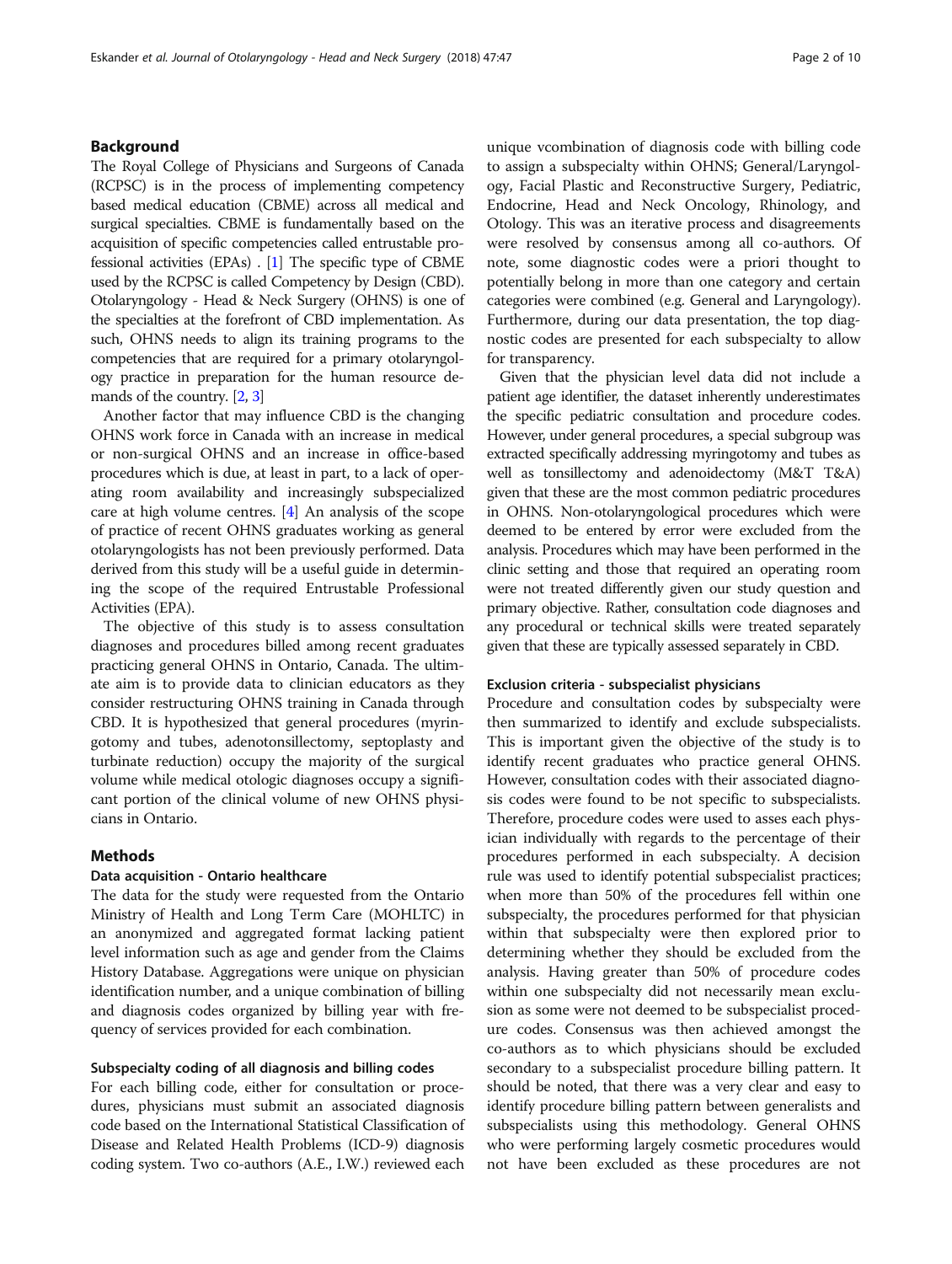captured in the billing and would have been grouped amongst generalists. More specifically, in our healthcare jurisdiction, cosmetic procedures are not covered under the provincial health care insurance plan and are billed privately, therefore, these are not captured.

## Analysis

Using all clinical encounters, we assessed the clinical non-operative breadth and volume of recent OHNS graduates. These included audiological professional but not technical fees under 'otology'. We then narrowed our assessment to new consultations as a separate analysis which excluded follow-up visits and audiological professional fee codes. To do each of these, we used a mean of means methods; every physician had an average percentage of clinical encounters in each subspecialty which were averaged amongst the total physician population. The range of ICD-9 diagnostic codes was assessed by subspecialty. The top 10 codes in each subspecialty were assessed as a proportion of the subspecialty for the consultation codes only.

Similarly, procedure codes were assessed for breadth and volume by subspecialty. A similar mean of means method was used. We excluded B suffix procedure codes because these are assistant surgeon codes and in our dataset were most often used by very low volume head and neck surgeons, who were likely clinical fellows in the dataset. These were excluded when we were narrowing our cohort of physicians to generalists. We then assessed the top 15 procedures performed by OHNS followed by the top 10 procedures in each subspecialty as a proportion of the subspecialty. Data are presented in a manner so that reverse calculations can be performed to allow increased granularity. This also allows for disagreements on subspecialty of procedure to be resolved for the top procedures. All data manipulation and descriptive statistics were performed using SAS version 9.4 (SAS Institute, Cary, NC).

## Results

## Description of cohort and exclusions

The original file provided by the MOHLTC had a total of 383,928 rows with complete billing data for 6 fiscal years (April 1, 2006 to March 31, 2012) for 129 physicians who had acquired new physician billing numbers within the prior 10 years (2003–2012). Each row could represent multiple billing encounters with a frequency provided for the fiscal year. Each physician had a varying amount of data contributing to the dataset depending on the number of fiscal years for which they had a billing number.

Using the 50% procedure within a single subspecialty rule followed by exploration of the procedure codes within the dominant subspecialty, we excluded 21 physicians. Three surgeons performed endocrine surgery nearly exclusively, 3 performed mostly facial plastic surgery procedures in low volume and were assumed to be facial plastic surgeons, 6 performed advanced head and neck oncologic procedures, 1 performed sinus surgery almost exclusively, 1 physician practiced sleep medicine, and 7 practiced advanced otological procedures. This left us with a final cohort of 108 physicians. We had an average of 3.98 years (2.19 standard deviation) of data per physician (Figure 1).

## Clinic volume

Using all clinical encounters, we assessed the clinical non-operative breadth and volume of recent OHNS graduates (Table [1](#page-3-0)). These included audiological professional but not technical fees under otology leading to a majority

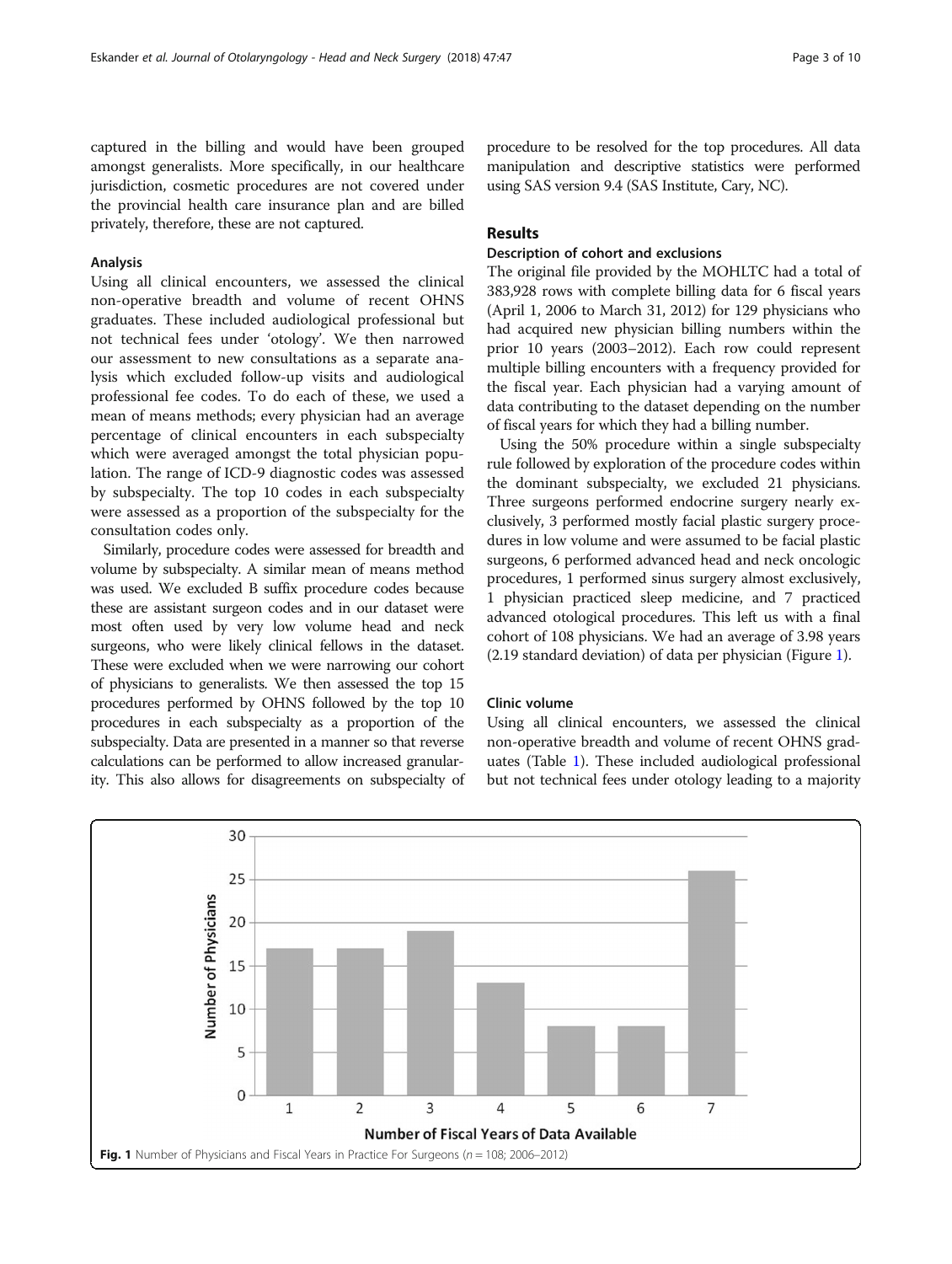| Subspecialty           | Average %* | Average %** |
|------------------------|------------|-------------|
| Otology                | 61.6       | 42.3        |
| General/Laryngology    | 22.2       | 35.0        |
| Rhinology              | 9.6        | 17.2        |
| Head and Neck          | 3.4        | 2.6         |
| Endocrine              | 2.2        | 1.7         |
| <b>Facial Plastics</b> | 0.5        | 0.7         |
| Pediatric              | 0.5        | 0.5         |

<span id="page-3-0"></span>Table 1 Summary Non-Procedural/Non-Operative Clinic Volume

\*includes audiological professional billing codes and follow up visits \*\*excludes audiological professional fees and follow up visits; focuses exclusively on new consultations

(61.6%) of this clinical volume falling under otology followed by general OTL (22.0%) and rhinology (9.6%).

When audiological professional billing codes and follow up visits were excluded, and only new consultations are assessed by diagnosis code (Table 1), otology continues to be the most common (42.3%) subspecialty seen in consultation by recent OHNS graduates followed by general (35%) and rhinology (17.2%).

## Consultation diagnosis codes by subspecialty

Table 2 highlights the range of diagnosis codes in each subspecialty seen by recent OHNS generalists in our cohort. The general category had the most diagnosis codes followed by head and neck and endocrine. Facial plastic surgery had the least number of diagnosis codes, with only 3, all of which were facial fracture codes.

The top consultation diagnosis codes by subspecialty are outline in Table [3.](#page-4-0) The top diagnoses in otology include deafness, wax or cerumen in ear, and serous otitis media. Epistaxis, hypertrophy or chronic infection of tonsils and/ or adenoids, and acute laryngitis were the top diagnosis codes in the general category. The top rhinologic diagnoses in consultation were allergic rhinitis, deviated nasal septum and chronic sinusitis. The top generalist head and neck diagnoses seen in consultation were non-melanoma skin cancers, laryngeal and tongue cancers. The most common endocrine diagnoses were thyroiditis, thyroid neoplasm, and goiter. There were no specific pediatric diagnoses in

**Table 2** Number of Diagnosis Codes per subspecialty

| Subspecialty           | Number of ICD-9 Diagnosis Codes |
|------------------------|---------------------------------|
| General                | 85                              |
| Head and Neck          | 22                              |
| Endocrine              | 13                              |
| Pediatric              | 10                              |
| Otology                | 10                              |
| Rhinology              | 6                               |
| <b>Facial Plastics</b> | 3                               |

consultation given that we could not determine patient age and none of the ICD-9 codes were pediatric/age-specific.

#### Top procedure codes

The top procedural codes, regardless of subspecialty demonstrate a high volume of fiberoptic examination (35%), ear debridement for cerumen and debridement of mastoid cavities under the microscope (11 and 8% respectively), and myringotomy with insertion of ventilation tubes (3%). These procedures alone comprise (57%) of all procedural codes performed by recent OHNS graduates in Ontario. The remaining procedures on the list include tonsillectomy, turbinate reduction, total thyroidectomy, cautery for epistaxis, nasal polypectomy and rigid endoscopic examination of the airway. Intranasal ethmoidectomy including maxillary antrostomy with endoscope (M083 + E844) did not achieve top 10 status given these are two separate codes but if these codes were to be combined it would rank between tonsillectomy (rank 5) and turbinate reduction (rank 6) in Table [4.](#page-5-0)

## Top procedure codes by subspecialty

The most common procedures fall under general OHNS (39.2%) followed by otology (23.5%), and rhinology (9.3%). However, if the category which includes myringotomy/ tubes and tonsils/adenoids is combined with general, and if endocrine is combined with head and neck the order changes (Table [5\)](#page-5-0). General (including the most common pediatric procedures - myringotomy/tubes and tonsils/adenoids) remains the most common set of procedures performed (45.5%) followed by otology (23.5) and then head and neck when it includes endocrine surgery (13.7%) (Figure [2](#page-6-0)).

The most common procedures by subspecialty are presented in Table [6.](#page-7-0) General procedures are dominated by flexible fiberoptic examination of the upper airway (82%). Myringotomy with ventilation tubes and tonsillectomy comprise 57 and 29% respectively of the separate general (M&T T&A) category. The most common otolgic procedures include ear debridement for cerumen and debridement of mastoid cavities under the microscope (54 and 37% respectively), followed by type one tympanoplasty (1%) and myringoplasty (1%). Of note, advanced otologic procedures such as stapedotomy/stapedectomy, mastoidectomy, complex tympanoplasty requiring ossiculoplasty or mastoidectomy, do not comprise any of the top 10 otologic codes.

Common head and neck procedures include comprehensive and selective neck dissections (43 and 3% respectively), excision of oral cavity lesions (8%), excision of skin lesions (5%), quadroscopy (3%), and parotidectomy (2%). Endocrine procedures total and subtotal/hemi-thyroidectomy (33 and 27% respectively), fine needle aspiration biopsy (18%), and parathyroid related procedures (9%).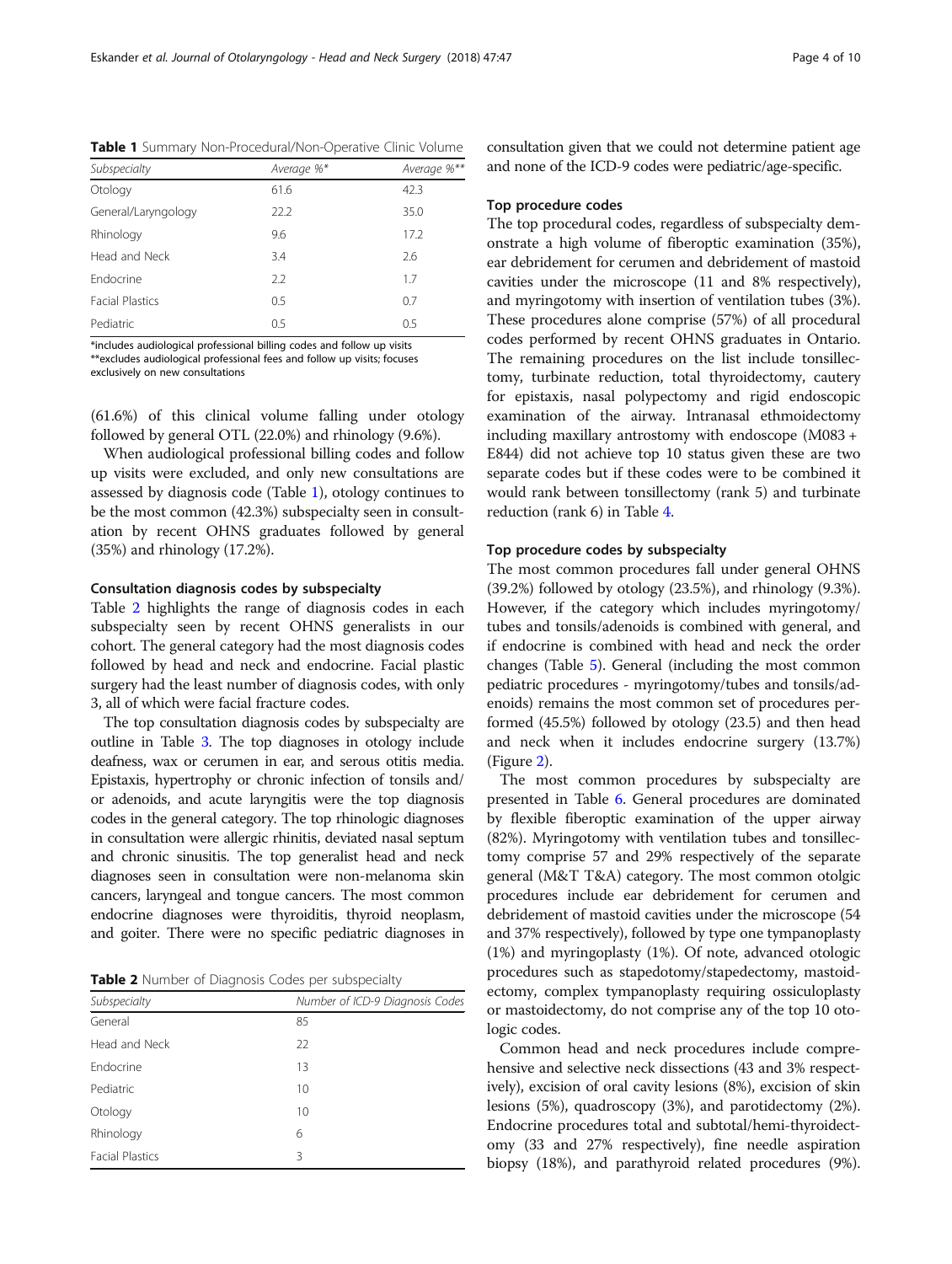| Rank           | $ICD-9$ | Otology (42.3%)                                                            | $\%$ | $ICD-9$ | General (35.0%)                                                                  | $\%$ |
|----------------|---------|----------------------------------------------------------------------------|------|---------|----------------------------------------------------------------------------------|------|
|                | 389     | Deafness                                                                   | 29.9 | 786     | Signs/Symptoms not yet diagnosed - Respiratory System -<br>Epistaxis, Hemoptysis | 25.1 |
| $\overline{2}$ | 388     | Wax or cerumen in ear, other disorders of ear<br>and mastoid, tinnitus     | 20.3 | 474     | Hypertrophy or Chronic Infection of Tonsils and/or<br>Adenoids                   | 17.6 |
| 3              | 381     | Serous otitis media, eustachian tube disorders                             | 19.5 | 464     | Acute Laryngitis, Tracheitis, Croup, Epiglottis                                  | 14.8 |
| 4              | 780     | Signs/symptoms not yet diagnosed - nervous<br>system - Convulsions, Ataxia | 14.5 | 463     | <b>Acute Tonsillitis</b>                                                         | 5.8  |
| 5              | 380     | Otitis Externa                                                             | 6.9  | 226     | Benign Neoplasms - Thyroid e.g. Adenoma or<br>Cystadenoma                        | 4.4  |
| 6              | 386     | Meniere's Disease, Labyrinthitis                                           | 2.9  | 527     | Disease of Salivary Glands                                                       | 4.0  |
| 7              | 382     | Suppurative Otitis Media                                                   | 2.5  | 210     | Benign Neoplasms - Lip, Oral Cavity, Pharynx                                     | 3.4  |
| 8              | 384     | Perforation of Tympanic Membrane                                           | 2.5  | 529     | Glossitis                                                                        | 2.5  |
| 9              | 387     | Otosclerosis                                                               | 0.6  | 528     | Stomatitis, Aphthous Ulcers                                                      | 2.5  |
| 10             | 383     | Mastoiditis                                                                | 0.3  | 530     | Esophagitis, Cardiospasm, Ulcer of Esophagus, Stricture,<br><b>Stenosis</b>      | 2.0  |
| Rank           | $ICD-9$ | Rhinology (17.2%)                                                          | $\%$ | $ICD-9$ | Facial Plastics (0.7%)                                                           |      |
| -1             | 477     | Allergic Rhinitis, Hay Fever                                               | 28.4 | 802     | Fractures and Fracture/Dislocations - Facial Bones                               | 93.5 |
| 2              | 470     | Deviated Nasal Septum                                                      | 24.4 | 829     | Fractures and Fracture/Dislocations - all other fractures                        | 3.5  |
| 3              | 473     | Chronic Sinusitis                                                          | 21.7 | 803     | Fractures and Fracture/Dislocations - Skull                                      | 3.0  |
| $\overline{4}$ | 461     | <b>Acute Sinusitis</b>                                                     | 14.1 |         |                                                                                  |      |
| 5              | 471     | Nasal Polyp                                                                | 10.4 |         |                                                                                  |      |
| 6              | 160     | Nasal Cavities, Middle Ear and Accessory Sinuses                           | 1.0  |         |                                                                                  |      |
| Rank           | $ICD-9$ | Head and Neck (2.6%)                                                       | $\%$ | $ICD-9$ | Endocrine (1.7%)                                                                 | $\%$ |
| $\mathbf{1}$   | 173     | Other skin malignancies                                                    | 58.4 | 245     | Thyroiditis                                                                      | 27.8 |
| 2              | 161     | Malignant Neoplasms - Larynx, Trachea                                      | 16.1 | 193     | Malignant Neoplasms - Thyroid                                                    | 22C  |
| 3              | 141     | Malignant Neoplasms -Tongue                                                | 8.7  | 241     | Nontoxic Nodular Goitre                                                          | 21.2 |
| 4              | 202     | Other Malignant Neoplasms                                                  | 3.6  | 240     | Simple Thyroid Goiter                                                            | 14.0 |
| 5              | 239     | Unspecified Neoplasms e.g. Polycythemia Vera                               | 2.6  | 252     | Parathyroid Gland Disorders                                                      | 5.1  |
| 6              | 172     | Malignant Neoplasms - Melanoma of Skin                                     | 2.3  | 242     | Hyperthyroidism, Thyrotoxicosis, Exophthalmic Goitre                             | 4.2  |
| 7              | 142     | Major Salivary Glands                                                      | 1.9  | 237     | Endocrine Glands and Nervous System                                              | 2.7  |
| 8              | 140     | Malignant Neoplasms - Lip                                                  | 1.2  | 259     | Other Endocrine Disorders                                                        | 1.5  |
| 9              | 196     | Secondary Neoplasm of Lymph Nodes                                          | 1.2  | 253     | Pituitary Gland Disorders                                                        | 0.9  |
| 10             | 200     | Malignant Neoplasms - Lymphosarcoma,<br>Recticulum Cell Sarcoma            | 0.9  | 227     | Other Endocrine Glands and Related Structures                                    | 0.3  |

<span id="page-4-0"></span>Table 3 Top Diagnosis Codes (ICD 9) in consultation organized by subspecialty

Rhinological procedures include turbinate reduction (13%), maxillary antrostomy and ethmoidectomy (11%), cautery for epistaxis (10%), nasal polypectomy (10%) and septoplasty (8%). Many of these procedures are performed endoscopically based on the fee schedule coding and common practice. Facial plastic surgery procedures included rotational flaps (15%), advancement flaps (6%), and reduction of nasal bones (6%). Other facial trauma procedures did not make the top 10 list for facial plastic surgery in Ontario. Laryngological procedures included direct laryngoscopy with or without biopsy (37%), laryngoscopy with use of operative microscope (20%), laryngoscopy with removal of lesions (19%), and laser microlaryngoscopy (4%).

## **Discussion**

As OHNS integrates CBD into its training programs, it is an opportunity to assess and modify required training experiences. To do this logically and systematically, programs need to understand the needs of the 'new' graduate and accurately monitor the training experiences of current residents through clinical encounter and operative logs. This paper focuses on understanding the nature of practices of recent graduates.

Our study demonstrates that otologic consultation diagnoses are the most common (61.6% if audiological assessment is included and 42.3% if audiological assessment is not included) among recent OHNS graduates.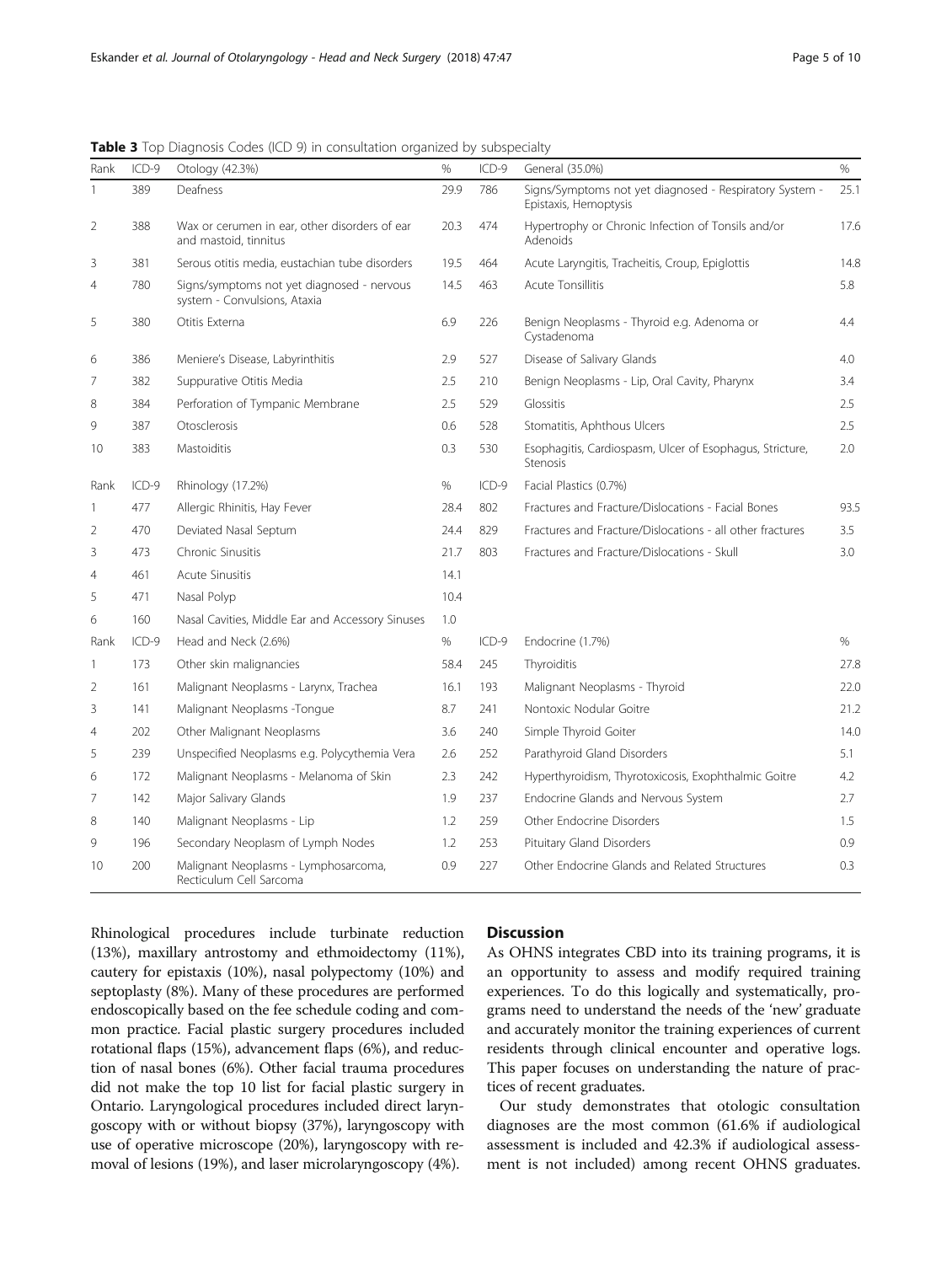<span id="page-5-0"></span>

|  |  |  |  |  | Table 4 Top 15 Overall Procedure |
|--|--|--|--|--|----------------------------------|
|--|--|--|--|--|----------------------------------|

| Rank | Code         | Description                                                                                                                                                                    | Subspecialty      | $\%$     |
|------|--------------|--------------------------------------------------------------------------------------------------------------------------------------------------------------------------------|-------------------|----------|
|      | Z296         | Fiberoptic endoscopy of upper airway with flexible endoscope                                                                                                                   | General           | 35       |
| 2    | G420         | Ear syringing, curetting or debridement                                                                                                                                        | Otology           | 11       |
| 3    | Z907         | Debridement under microscopy, debridement of mastoid cavities,<br>and/or ears with significant external or middle ear pathology but<br>not for removal of cerumen - unilateral | Otology           | 8        |
| 4    | 7914         | Myringotomy with insertion ventilation tube                                                                                                                                    | General (M&T T&A) | 3        |
| 5    | S063         | Tonsillectomy                                                                                                                                                                  | General (M&T T&A) | 2        |
| 6    | Z302         | Turbinate Reduction                                                                                                                                                            | Rhinology         |          |
| 7    | S788         | Total Thyroidectomy                                                                                                                                                            | Endocrine         |          |
| 8    | 7314         | Chemical/electrocautery for epistaxis                                                                                                                                          | Rhinology         |          |
| 9    | Z305         | Nasal polypectomy - general anesthesia                                                                                                                                         | Rhinology         |          |
| 10   | Z299         | Fiberoptic endoscopy of upper airway with rigid endoscope                                                                                                                      | General           |          |
| 11   | M083<br>E844 | Intranasal ethmoidectomy incl maxillary antrostomy with endoscope                                                                                                              | Rhinology         |          |
| 12   | M012         | Septoplasty                                                                                                                                                                    | Rhinology         |          |
| 13   | Z771         | Thyroid Fine Needle Aspiration                                                                                                                                                 | Endocrine         |          |
| 14   | 7118         | Superficial Lump Fine Needle Aspiration                                                                                                                                        | General           | $<$ 1    |
| 15   | Z502         | Excision Mouth Lesion - less than 2 cm.                                                                                                                                        | Head and Neck     | $\leq$ 1 |

This is followed by general (35%) and rhinologic (17.2%) diagnoses. The most common otologic diagnoses are deafness, cerumen impaction, and serous otitis media. Procedural volume demonstrated a different trend with general (45.52% when M&T T&A is included) dominating, followed by otologic procedures (23.5%). Despite head and neck oncology and endocrine consultations representing only 5.6% of consultations, it disproportionately impacted procedure volume occupying 13.7% (ranking third) of the procedures performed.

There is no previous literature assessing the clinical and procedural tasks performed by recent OHNS graduates using either individual program data or population-based data as was performed in this study. Despite our preliminary results, individual training program clinical and procedure volume by subspecialty would need to be assessed prior to making any adjustments to residency curricula.

|  |  | Table 5 Summary of Procedural/Operative Volume |  |
|--|--|------------------------------------------------|--|
|--|--|------------------------------------------------|--|

| Subspecialty           | %    |
|------------------------|------|
| General                | 39.2 |
| Otology                | 23.5 |
| Rhinology              | 9.3  |
| Head and Neck          | 9.0  |
| <b>Facial Plastics</b> | 6.4  |
| General (M&T T&A)      | 6.3  |
| Endocrine              | 4.7  |
| Laryngology            | 1.1  |
| Pediatric              | 0.4  |

Programs are likely to use resident case logs to assess training volume. Unfortunately, case logs are notoriously inaccurate largely due to underreporting of cases performed despite program directors advising residents to log all procedures. [[5\]](#page-9-0) This is particularly true for procedures performed outside of the operating room and common procedures, both of which dominated our results. [[5\]](#page-9-0) Case logging methods also vary greatly between programs. Moving forward with a national CBD curriculum, case logging will be standardized and submitted prior to graduation from residency to the Royal College of Physicians and Surgeons of Canada (RCPSC). [\[5](#page-9-0)] Surgical case numbers vary drastically between programs, and despite new minimum volume of key indicator procedures recommended by the Accreditation Council for Graduate Medical Education (ACGME) in the United States (U.S.), many graduating residents have not met these requirements. [[6](#page-9-0)] Anecdotally, we know the same to be true for Canadian programs.

Even with adequate case logs, there is disagreement among program directors and residents regarding the minimum number of procedures required to achieve competence in these procedures. In one study comparing general surgery (GS) and otolaryngology (OHNS) residents with regards to obtaining competency in thyroid surgery, residents believed that only 13 and 25 (GS/ OHNS) thyroidectomies were required by their respective boards prior to graduation and both groups felt that 30 (27/33) thyroid operations were necessary to obtain competence  $(p < .01)$ . [[7](#page-9-0)] This demonstrates that board requirements and the perceived number of operations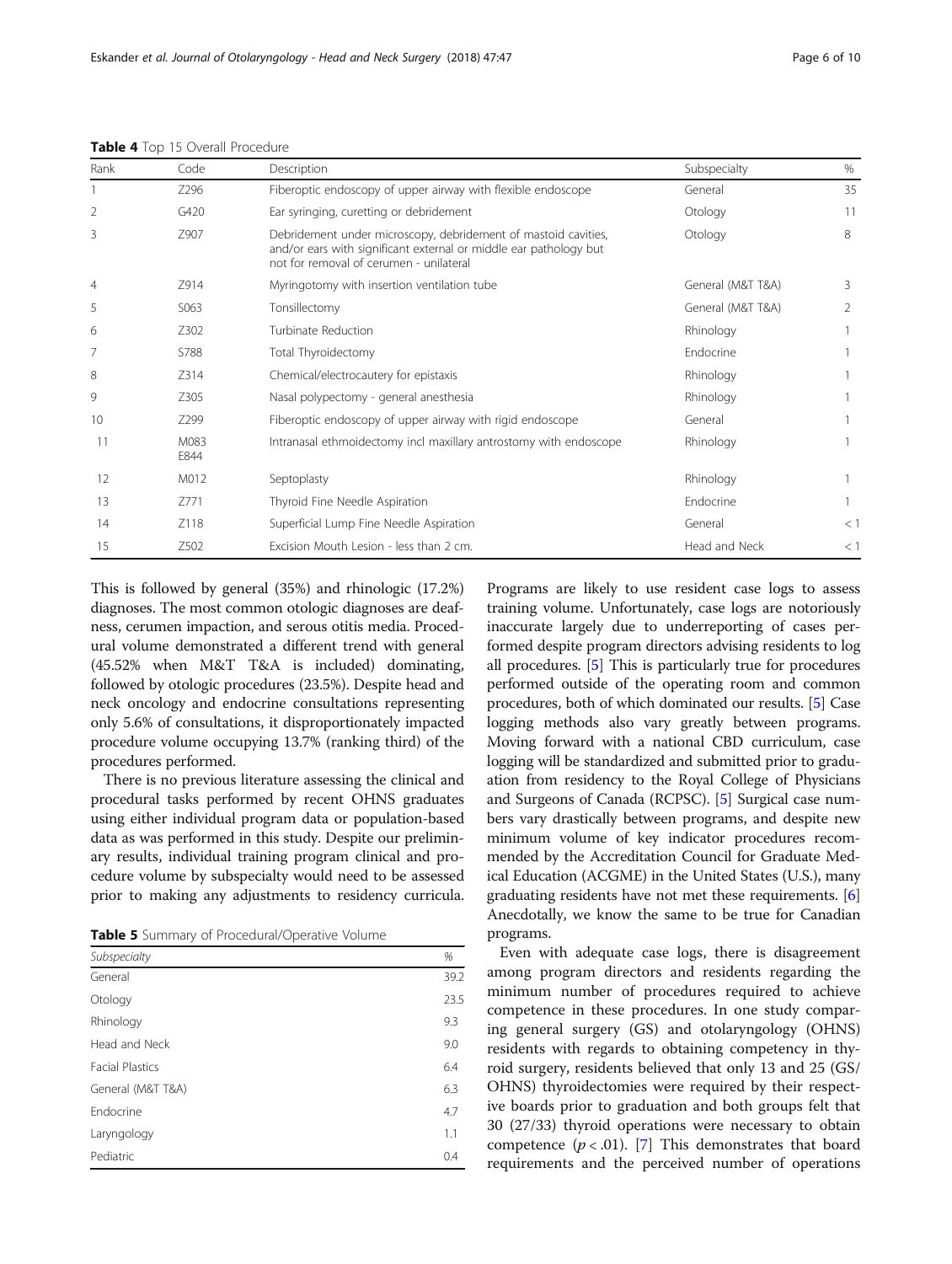<span id="page-6-0"></span>

required for CBD may differ by specialty. Unfortunately, most residents who responded (average post-graduate year 3.5) had completed only between 1 and 10 thyroidectomies. Similarly, tracheotomy, a procedure which did not make it onto any of the top 10 lists in any of the subspecialties in our study, is declining among otolaryngology training programs and increasing in general surgery training programs, however, current OHNS trainees continue to perform more of these procedures by the end of training than their GS counterparts. [\[8](#page-9-0)]

With regards to tracheotomy, and other key indicator procedures, suggestions that less training is required in this domain because it is not frequently performed by recent OHNS graduates is erroneous. A few procedures performed in OHNS; tracheotomy, rigid bronchoscopy, and rigid esophagoscopy to name a few, can be lifesaving, and despite low volume in the early years of practice, a high level of competence should be achieved during training. Exposure to these procedures is often achieved on rotations with a high clinical volume in under-represented OHNS subspecialties. Given the rarity of these procedures, a reasonable approach may include a periodic retraining or recertification requirement. In Ontario, head and neck cancer care is highly regionalized to high volume academic centers. [\[9](#page-9-0)] As such, graduates from OHNS are not required to have comprehensive surgical training in the surgical management of ablative mucosal procedures. However, parotidectomy and thyroidectomy, were frequently performed by recent graduates. The management of parotid and thyroid lesions sometimes necessitates a neck dissection, which was surprisingly the most common head and neck procedure performed in our cohort. Also, competence with neck dissection is important in the management of other life threatening OHNS emergencies such as incision and drainage of a deep neck space abscess and in rare cases being able to identify and ligate the external carotid artery in the management of severe epistaxis or tonsillar hemorrhage. Certainly, training in head and neck oncology is important for recent graduates, but the duration of surgical exposure to achieve competence has yet to be studied. Nonetheless, future work should assess whether there is 'fee code' creep towards procedures that provide increased compensation. The neck dissection code (R915) did experience a fee increase during the study years and future work should assess whether increase in fee code compensation impacts likelihood of generalists billing such codes.

In contrast, although otology demonstrated a very high rate of consultation and procedural codes, none of the procedural codes required exposure to advanced otologic procedures such as mastoidectomy, stapedotomy/ stapedectomy, or even tympanoplasty (beyond type ones and myringoplasty). Nonetheless, a thorough understanding of middle and inner ear anatomy is often best achieved in the operating room, and the performance of advanced procedures such as cochlear implantation, provides an excellent model for residents to operate on ears without disease. This raises many important questions. It may be that recent OHNS graduates have insufficient surgical otology training during residency, the case volume as a generalist may be limited, and/or advanced otologic surgery may be regionalized in Ontario to high volume centers with fellowship trained otologists. Clearly, this requires further study and our results provide some of the preliminary results to help guide future work.

Our study has a number of strengths. In a single payer system, a complete data set of all billing codes for all new billing numbers in our specialty is obtainable. This is the first study of its kind in the medical literature and can be replicated in other jurisdictions. Our data abstraction was robust at delineating subspecialty diagnosis and billing codes given the use of experienced billers who are medical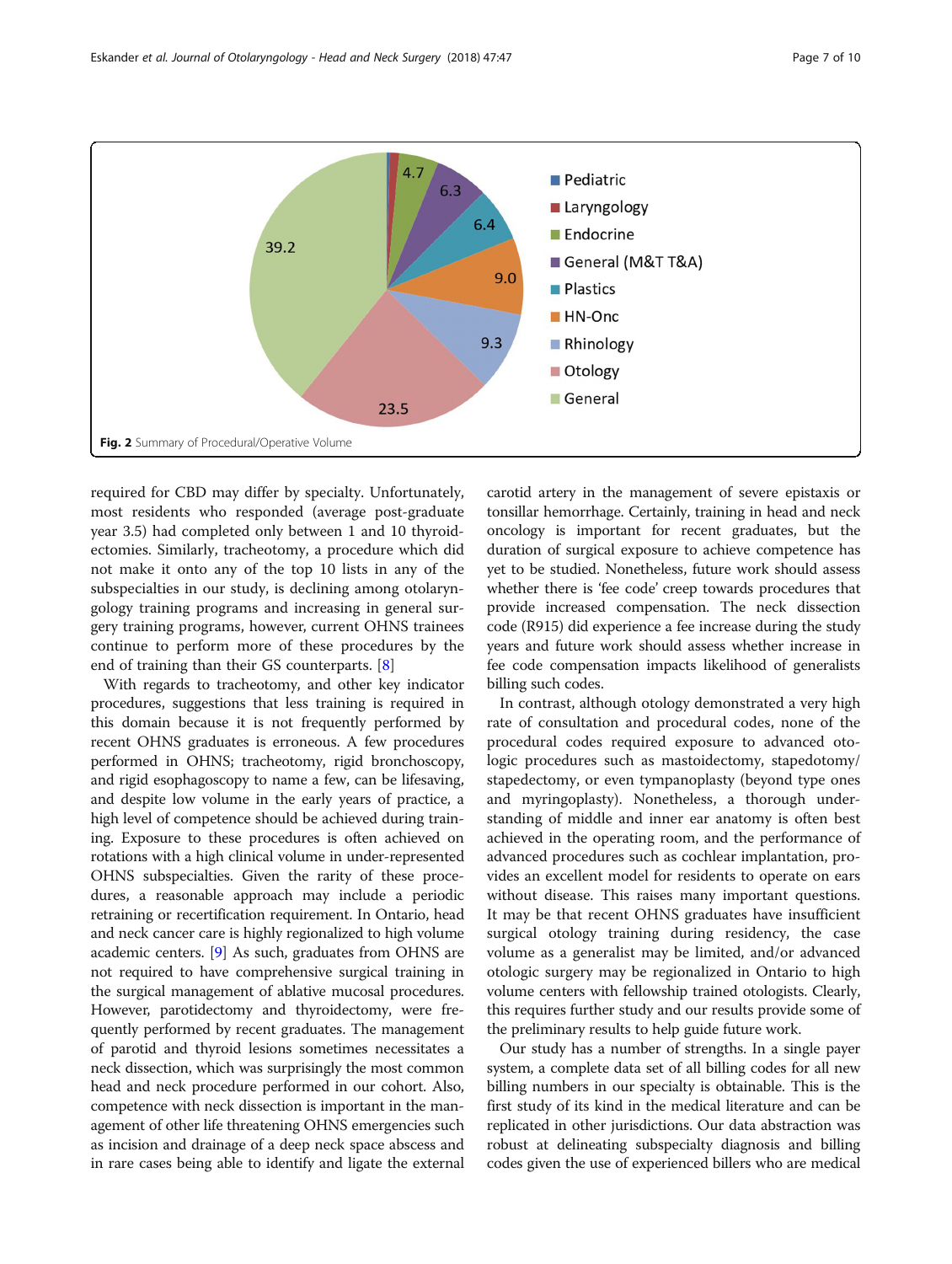| Rank           | Code      | General (39.2%)                                                                                                                                           | %              | Code        | Otology (23.5%)                                                                                                                                                                                       | %              |
|----------------|-----------|-----------------------------------------------------------------------------------------------------------------------------------------------------------|----------------|-------------|-------------------------------------------------------------------------------------------------------------------------------------------------------------------------------------------------------|----------------|
|                | Z296      | Fiberoptic endoscopy of upper airway with flexible<br>endoscope                                                                                           | -82            | G420        | Ear syringing, curetting or debridement                                                                                                                                                               | 54             |
| 2              | Z299      | Fiberoptic endoscopy of upper airway with rigid<br>endoscope                                                                                              | 2              | Z907        | Debridement under microscopy, debridement of mastoid<br>cavities, and/or ears with significant external or middle ear<br>pathology but not for removal of cerumen - unilateral                        | 37             |
| 3              | Z118      | Aspiration of superficial lump for cytology                                                                                                               | 2              | E336        | Tympanoplasty-type one                                                                                                                                                                                | 1              |
| 4              | Z915      | Removal foreign body (simple)                                                                                                                             | $\mathbf{1}$   | E323        | Myringoplasty                                                                                                                                                                                         | $\mathbf{1}$   |
| 5              | Z501      | Mouth Incisional Biopsy                                                                                                                                   | 1              | E301        | Resection of pinna - with local flap                                                                                                                                                                  | < 1            |
| 6              | Z326      | Change of tracheostomy tube                                                                                                                               | 1              | E300        | Resection of pinna - with primary closure                                                                                                                                                             | < 1            |
| 7              | Z515      | Oesophagoscopy, with or without biopsy(ies)                                                                                                               | 1              | Z908        | Debridement under microscopy, debridement of mastoid<br>cavities, and/or ears with significant external or middle ear<br>pathology but not for removal of cerumen - unilateral;<br>General Anesthetic | $<$ 1          |
| 8              | Z413      | Scalene node fine needle aspiration                                                                                                                       | 1              | Z904        | Local Excision of Polyp of external ear (office)                                                                                                                                                      | < 1            |
| 9              | Z327      | Flexible or rigid bronchoscopy, with or without<br>bronchial biopsy or suction                                                                            | $\leq$ 1       | Z866        | Removal of Ear Foreign Body (complicated) under general<br>anesthetic                                                                                                                                 | $\leq$ 1       |
| 10             | Z116      | Skin Incisional Biopsy                                                                                                                                    | < 1            | Z916        | Intratympanic Injection                                                                                                                                                                               | < 1            |
| Rank           | Code      | Head Neck (9.0%)                                                                                                                                          | %              | Code        | Endocrine (4.7%)                                                                                                                                                                                      | %              |
| -1             | R915      | Comprehensive dissection of neck lymph nodes,<br>must include 3 or more levels - unilateral                                                               | 43             | <b>S788</b> | Total Thyroidectomy                                                                                                                                                                                   | 33             |
| 2              | Z502      | Excision Mouth Lesion - less than 2 cm.                                                                                                                   | 6              | S789        | Subtotal Thyroidectomy                                                                                                                                                                                | 25             |
| 3              | Z355      | Quadroscopy or panendoscopy                                                                                                                               | 3              | Z771        | Aspiration biopsy, thyroid gland/nodule fine needle<br>method                                                                                                                                         | 18             |
| $\overline{4}$ | R048      | Simple Excision of Face or Neck Lesion - single                                                                                                           | 3              | S795        | Exploration and/or removal, parathyroids or parathyroid<br>tumour                                                                                                                                     | 6              |
| 5              | R910      | Limited neck dissection, must include 2 levels<br>(unilateral) or central compartment                                                                     | 3              | E880        | Parathyroid Reimplantation                                                                                                                                                                            | 3              |
| 6              | M106      | Excision of Mediastinal Tumor                                                                                                                             | 3              | S793        | Completion Thyroidectomy                                                                                                                                                                              | 3              |
| 7              | S043      | Total Parotidectomy with facial nerve preservation                                                                                                        | 2              | S790        | Hemi-thryoidectomy                                                                                                                                                                                    | $\overline{2}$ |
| 8              | S003      | Excision Mouth Lesion - 2 - 4 cm.                                                                                                                         | $\overline{2}$ | S061        | Thyroglossal Duct Remnant Excision                                                                                                                                                                    | 2              |
| 9              | E540      | Skin Malignant Lesion wide excision in any area<br>and must include $>1$ cm margins and layered<br>closure - performed in hospital with<br>frozen section | $\overline{2}$ | S792        | Re-exploration of neck for hyperparathyroidism                                                                                                                                                        | < 1            |
| 10             | Z119      | Cryotherapy treatment of multiple pre-malig<br>actinic keratosis                                                                                          | 1              | S787        | Excisional Surgical Biopsy of the Thyroid Gland                                                                                                                                                       | < 1            |
|                | Rank Code | Rhinology (9.3%)                                                                                                                                          | %              |             | Code General- (T&A M&T) (6.3%)                                                                                                                                                                        | %              |
| 1              | Z302      | Turbinate Reduction                                                                                                                                       | 13             | Z914        | Myringotomy with insertion of ventilation tube                                                                                                                                                        | 57             |
| 2              | M083 E844 | Intranasal ethmoidectomy incl maxillary<br>antrostomy with endoscope                                                                                      | 11             | S063        | Tonsillectomy                                                                                                                                                                                         | 29             |
| 3              | Z314      | Chemical/electrocautery for epistaxis                                                                                                                     | 10             | Z912        | Myringotomy                                                                                                                                                                                           | 8              |
| 4              | Z305      | Nasal polypectomy - general anesthesia                                                                                                                    | 10             | S065        | Adenoidectomy                                                                                                                                                                                         | 7              |
| 5              | M012      | Septoplasty                                                                                                                                               | 8              |             |                                                                                                                                                                                                       |                |
| 6              | M054      | Intranasal maxillary antrostomy - unilateral -<br>by endoscopic or endonasal approach.                                                                    | 6              |             |                                                                                                                                                                                                       |                |
| 7              | Z315      | Epistaxis - anterior packing                                                                                                                              | 4              |             |                                                                                                                                                                                                       |                |
| 8              | Z318      | Trephine or endoscopic frontal sinusotomy                                                                                                                 | 4              |             |                                                                                                                                                                                                       |                |
| 9              | Z311      | Removal of nasal foreign body (simple)                                                                                                                    | 3              |             |                                                                                                                                                                                                       |                |
| 10             | M060      | Ethmoidectomy-intranasal-unilateral                                                                                                                       | 2              |             |                                                                                                                                                                                                       |                |
| Rank           | Code      | Facial Plastics (6.4%)                                                                                                                                    | %              |             | Code Laryngology (1.1%)                                                                                                                                                                               | $\%$           |

## <span id="page-7-0"></span>Table 6 Top Procedure Codes by Subspecialty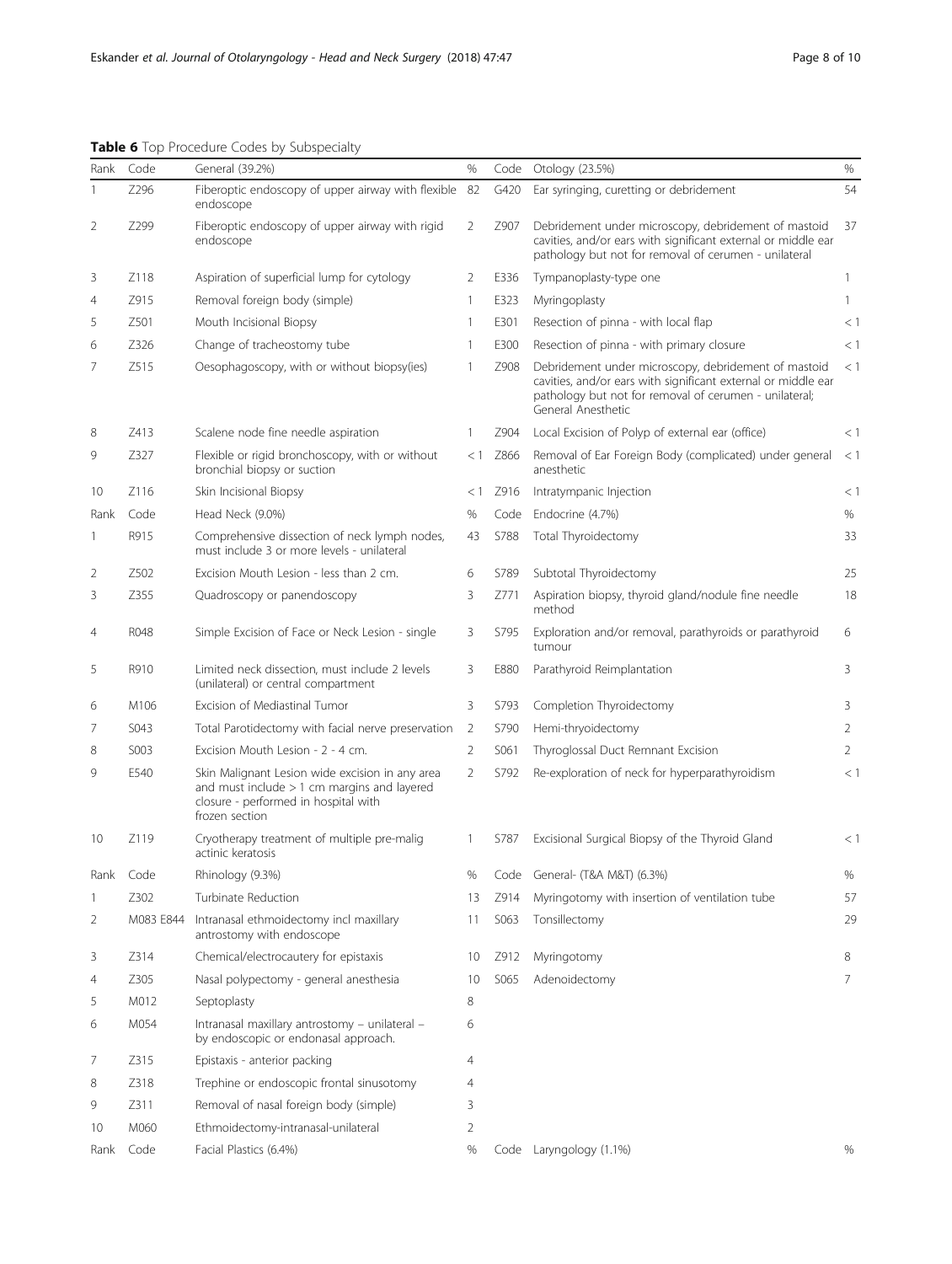educators (P.C. and I.W.) and who are or have been program directors.

These data must be interpreted in the context of the study design. The most important limitation of this study is that it under-represents particular subspecialties, such as pediatrics and facial plastic surgery. Pediatric procedures, despite the lack of age data, were categorized under general (e.g. M&T and T&A), providing some insight into the proportion of procedures performed in this domain. Nearly all of the facial plastic surgery work is not billed under OHIP. This needs to be weighed into training curricula given the increase in facial cosmetic surgeons in Ontario and the increasing interest among OHNS generalists for performing non-surgical cosmetic injections (i.e. fillers and Botox). The data presented also does not account for the type of practice in which a new graduate begins independent practice which can heavily impact referral patterns, availability of operative time, and whether a new graduate is in a medical otolaryngology practice. Future work should address these specific concerns separately and look at a more recent cohort of graduates given the recent challenges with under employment among OTOHNS in the province. Another weakness is that the ICD-9 codes used in the billing database are not a perfectly reliable way of determining subspecialty consultation. Nonetheless, the data provides us with an approximation of what subspecialties the consultations fall within. Furthermore, it is unlikely that codes in one subspecialty belong in another and therefore our subspecialty level analysis is quite robust. Even a 5–10% change in the overall subspecialty proportion would not significantly impact the conclusions of our study. Future work should consider corroborating our findings with a cross sectional chart review of recent OTOHNS graduates. Lastly, the data provided was based on 'new' OHIP billing numbers but we could not with a high degree of certainty ascertain that all of the physicians identified were truly recent graduates. However, our exclusion of subspecialists makes our data more robust in that it excludes physicians who recently moved from other jurisdictions to develop a subspecialist/ academic practice.

Future studies should compare these results to the training being offered to residents and shape future training to reflect the realities of the non-subspecialist practice in Ontario. Unfortunately, a standardized clinical log (with minimum case volumes) has not yet been adopted in Canada. Standardized case logging systems with minimum volumes and submission requirement for certification, should be considered in Canada. This would at least provide more consistent data collection. The role of simulation and boot camps have been fully incorporated into many Canadian OHNS programs and should be considered by all in the new CBD curriculum. [\[10](#page-9-0)–[12](#page-9-0)] Procedure-specific evaluations will need to be developed for key indicator procedures [\[13\]](#page-9-0) and this process has already begun (e.g. M&T). [[14](#page-9-0)] More philosophically, narrowing the training of OHNS graduates to only the most commonly performed procedures may lead to other healthcare practitioners ultimately managing particular components of our practice (speech language pathologists, audiologists, nurse practitioners, physician assistants) all

Table 6 Top Procedure Codes by Subspecialty (Continued)

| Rank | Code              | General (39.2%)                                                                            | $\%$            | Code | Otology (23.5%)                                                                   | $\%$ |
|------|-------------------|--------------------------------------------------------------------------------------------|-----------------|------|-----------------------------------------------------------------------------------|------|
|      | R046              | Rotations, Transpositions, Z-plasties of the face,<br>neck, or scalp defect 2.1 cm to 5 cm | 10 <sup>°</sup> | Z321 | Direct Laryngoscopy-with or without biopsy                                        | 37   |
| 2    | F136              | Nasal Bones Closed Reduction                                                               | 6               | E600 | Laryngoscopy using operative microscope                                           | 20   |
| 3    | R045              | Rotations, Transpositions, Z-plasties of the face,<br>neck, or scalp defect less than 2 cm | 5.              | Z323 | Direct Laryngoscopy-with removal lesions                                          | 19   |
| 4    | R <sub>011</sub>  | Advancement flaps of the face, neck, scalp<br>defect 2.1 cm to 5 cm                        | 4               | E643 | Direct Laryngoscopy when using laser with<br>microlaryngoscopy for benign disease | 4    |
| 5    | Z122              | Excision of cyst, hemangioma, lipoma of face<br>or neck                                    | 3               | Z320 | Insertion of voice prosthesis                                                     | 4    |
| 6    | R022              | Scar revision of face or neck defect 2.6 cm-5 cm.                                          | 3.              | Z346 | Transtracheal aspiration                                                          | 2    |
| 7    | R087              | Split thickness graft - major - complex area                                               | 2               | M090 | Laryngoplasty                                                                     | 2    |
| 8    | E551              | Bone, fascial or dermal grafts - autogenous -<br>separate incision                         | 2               | M080 | Teflon augmentation larynx                                                        | 2    |
| 9    | G396              | Injection of extensive keloids                                                             | 2               | G873 | Botulinum toxin injection(s) for spasmodic dysphonia                              |      |
| 10   | R012              | Advancement flaps of the face, neck, scalp defect<br>5.1 cm to 10 cm                       | 2               | M085 | Arytenoidectomy or arytenoidopexy or lateralization<br>procedure                  |      |
| Code | Pediatrics (0.4%) |                                                                                            |                 |      |                                                                                   | $\%$ |
| E622 |                   | Any bronchoscopic procedure for patient under 3 years of age                               |                 |      |                                                                                   | 79   |
| R043 |                   | Removal of congenital dermoid cyst in an infant or child                                   |                 |      |                                                                                   | 3    |